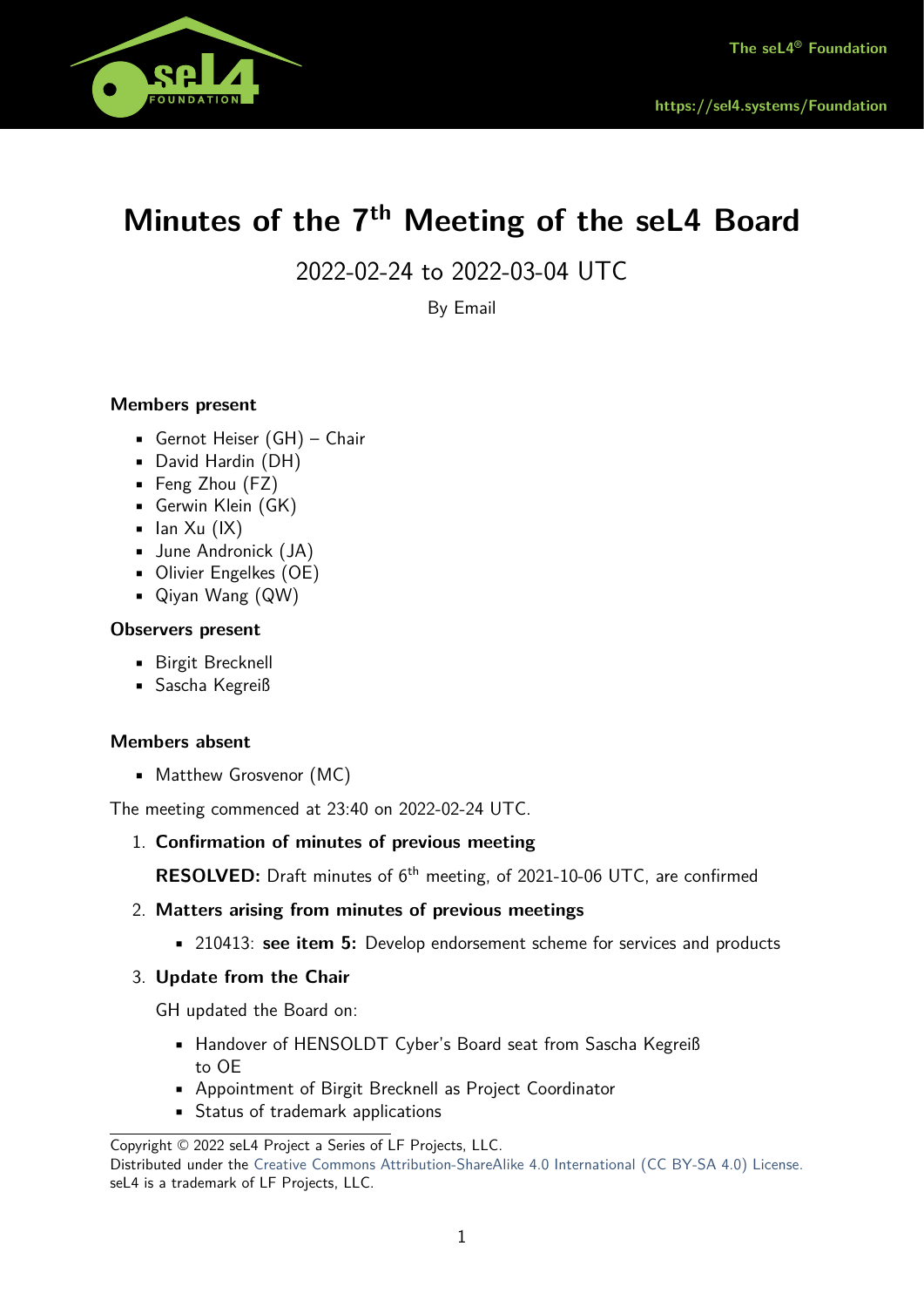- Membership development
- Community engagement
- TC-CoE Summit (with additional information from JA)
- Plans for next seL4 Summit
- Other ecosystem news

# 4. **Update from the TSC Chair and matters arising**

GK updated the Board on:

- **Progress on large verification projects:** 
	- **–** RISC-V confidentiality proofs completed
	- **–** First of two refinement steps ("Refine") for MCS completed
	- **–** Delivery of projects contracted to Proofcraft
	- **–** Commencement of verification work for AArch64
- Community-accessible test infrastructure
- community contributions
- RFCs
- new TSC member Yanyan Shen (NIO)

## 5. **Endorsement scheme for services and products**

JA, on behalf of the CC, updated the Board on the recent deliberations regarding the Endorsement scheme. Following a cost-benefit assessment, the CC decided that:

- For the foreseeable future there will only be an endorsement for services (not training or products)
- Services endorsement will be limited to members and provided for free
- Endorsement will be restricted to services from a standard list
- Members may still list training and products, but they will not be endorsed.

#### 6. **Election process**

Under the Charter, the Board needs to approve the process for the upcoming Annual General Meeting and election of a general member representative for the Board.

**RESOLVED:** The process for the election of the General Member representative will be the same as last year, ie a 2-week nomination process, conducted by email, with nominations to be sent to the seL4 Foundation, followed by a 1-week voting process, conducted by email, with votes to be sent to a returning officer to be designated.

**RESOLVED:** The Annual General Meeting will be held via Zoom in two sessions to accommodate various time zones, namely:

- $= 2022 04 0607:00 08:30$  UTC
- 2022-04-06 23:00 2022-04-07 00:30 UTC

#### 7. **Adjustment of membership tiers**

**RESOLVED by 2/3 majority (8 members in favour, 0 against, 1 absent):** Effective 2022-04-02, the membership fee structure, as a function of company size (given by the number of employees) will change as follows (the fee amounts will not change):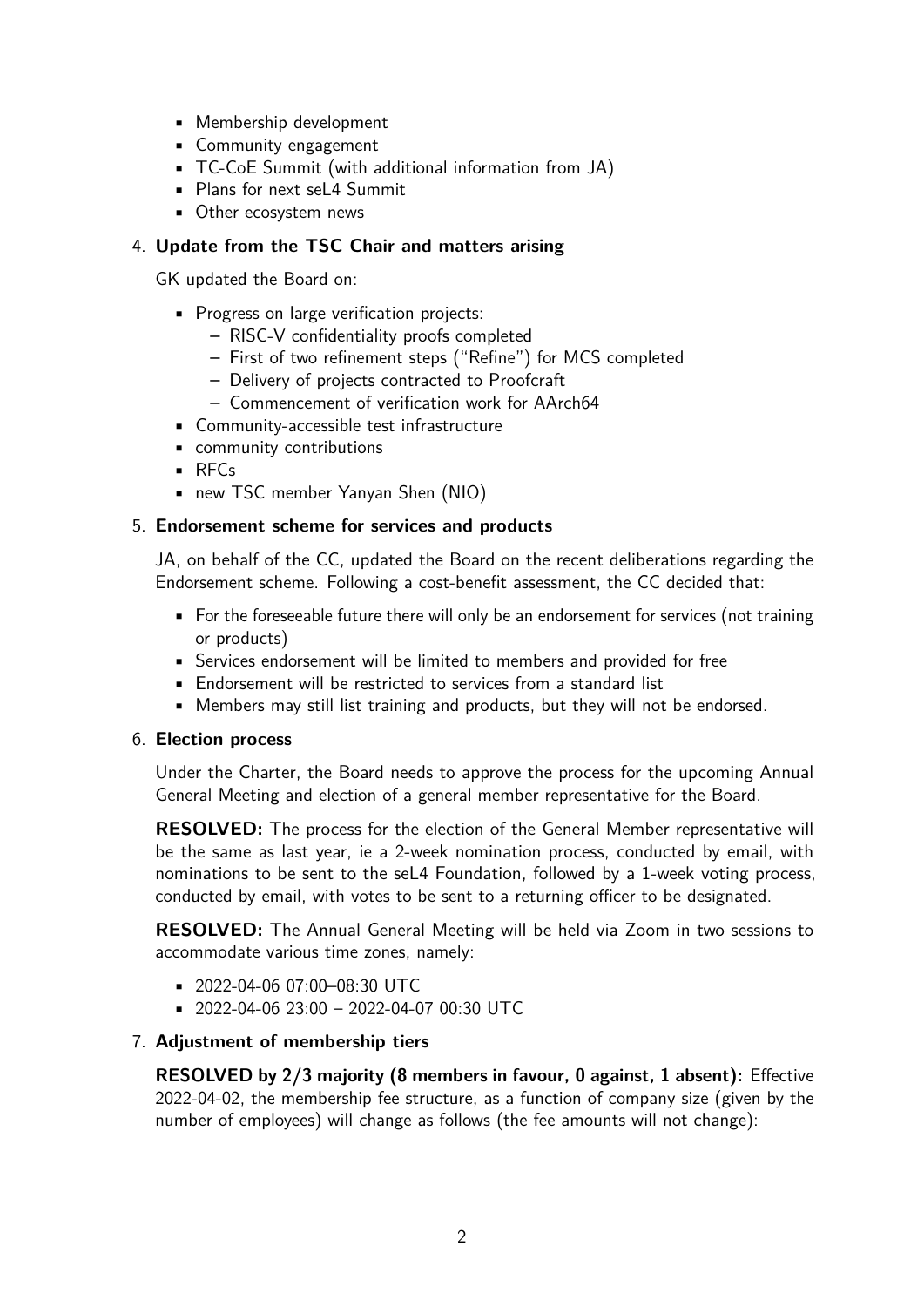| Size old  | Size new | Fee   |
|-----------|----------|-------|
| 1-499     | 1-99     | \$3k  |
| 500-1999  | 100-499  | \$10k |
| 2000-4999 | 500-4999 | \$20k |
| $5000+$   | $5000+$  | \$30k |

## 8. **Directing approved verification budget**

In the budget approved in the  $6<sup>th</sup>$  Meeting, the Board set aside an amount of \$100,000 for a "Next roadmap item" for the seL4 verification, with the intent to allocate it later, depending on where other sources of funding became available.

**RESOLVED:** The \$100k "next roadmap item" to is to be used to start the "CRefine" step for the MCS kernel.

## 9. **Formalising the process for board meetings conducted electronically**

The Charter says that "unless all Board Members agree otherwise, they must receive at least 5 business days' written notice of a meeting" and that "meetings may be conducted electronically, via teleconference, or in person at the discretion of the seL4 Board".

**RESOLVED:** When meetings of the Board are conducted by email, the following process will be used:

- The Chairperson will email the Notice of the Meeting, including the Agenda, to Board members at least 48h before the start of the electronic meeting, allowing members time to consider the agenda and ask questions of a general nature;
- at the beginning of the electronic Meeting, the Chairperson will start a separate email thread for each agenda item, with discussion and voting taking place in that email thread;
- the electronic meeting will conclude 168h after it commenced, or earlier if all agenda items have been resolved;
- the Chairperson may, at their discretion, extend the meeting if one or more agenda items remain unresolved 168h after the meeting commenced.

#### 10. **Future meetings**

The next Board Meeting will likely be within 1–2 months after the election of the General Members representative (and the AGM), to elect office bearers, and approve a new budget. It will likely be held by email.

We plan to hold an in-person/hybrid meeting co-located with the upcoming sela Summit (planned for October).

# 11. **AOB**

DH raised the issue of having more verified targets, especially popular platforms, such as the Raspberry Pi, and this should be funded by the Foundation.

GK responded that multiple platforms for the same architecture are presently not supported by the seL4 verification framework and will require some fundamental changes. Proofcraft will take a proposal to the next Board Meeting.

All business having been dealt with, the meeting closed on 2022-03-04 at 0:02 UTC.